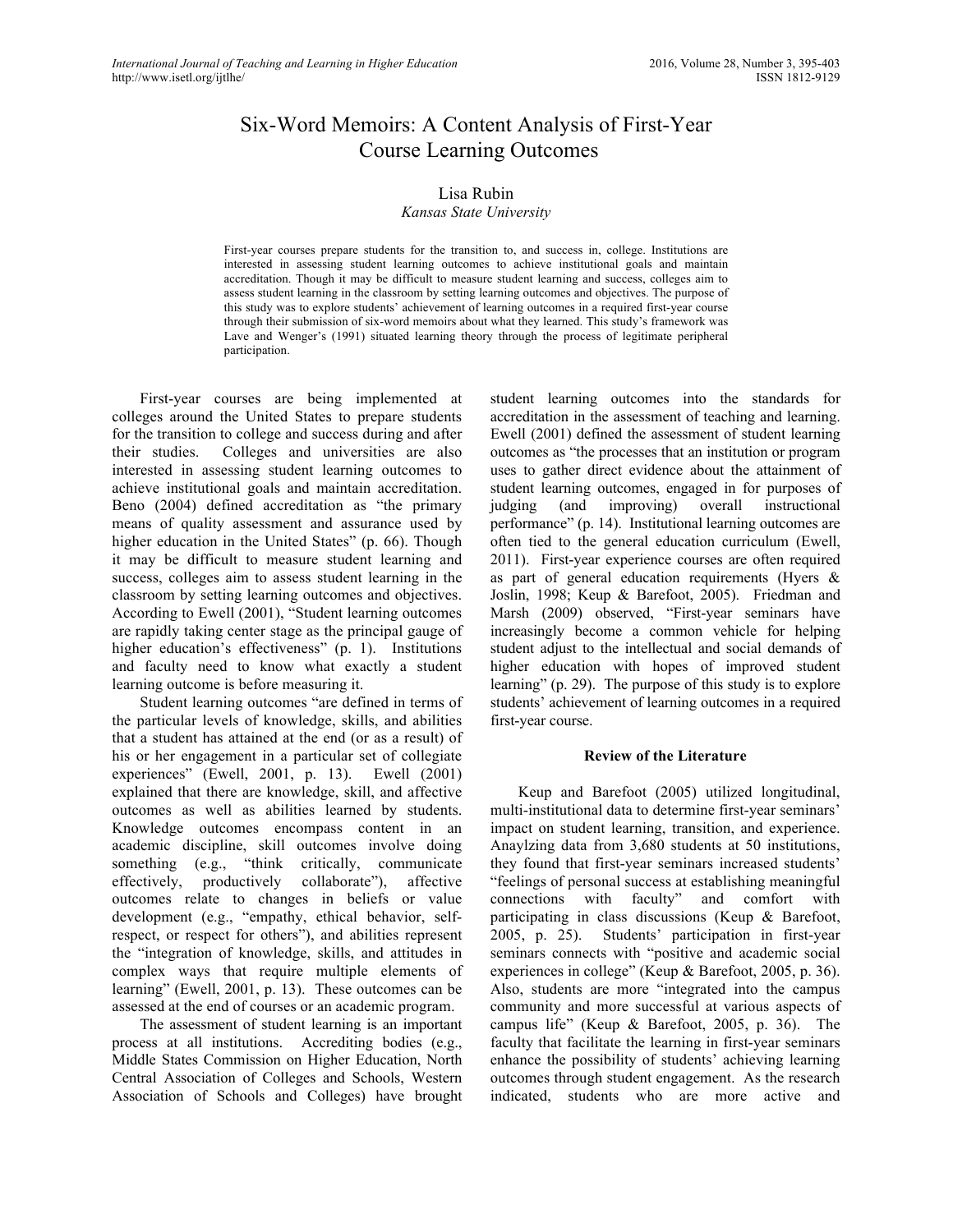comfortable interacting with faculty in the first-year seminar classroom are more likely to be successful on campus in other areas and as they persist through their academic programs.

Smith, Goldfine, and Windham (2009) sought to compare students' meeting learning outcomes between independent first-year seminars and those embedded in learning communities. Drawing from 1,116 first-year students at a large, public institution, Smith and colleagues (2009) administered an instrument while hypothesizing students in the learning communities' seminars would meet course learning outcomes at a higher rate than students in the independent first-year seminars. The results did not support the hypothesis. However, Smith and colleagues (2009) noted some important implications from their study, noting "the learning outcomes of a course or program must always be at the forefront of teaching" (p. 59). This includes placing learning outcomes on the syllabus, connecting each assignment to learning outcomes, and discussing relevant learning outcomes to each classroom topic (Smith et al., 2009). These activities are intentional, which "is the key to helping students understand the connection between what they are doing and what they are learning" (Smith et al., 2009, p. 60). Of course, institutions will need to measure the achievement of learning outcomes through assessment.

Engberg and Mayhew (2007) sought to examine the impact of first-year seminars at a large, public institution in the southwest on student learning and democratic outcomes. They utilized the Student Thinking and Interacting Survey to study students enrolled in first-year seminars, including introductory courses in Engineering and Communication as pedagogical controls. Based on the results, Engberg and Mayhew (2007) found that the first-year seminar "employed a range of active learning strategies" (p. 253). These strategies led to an exposure of diverse perspectives, commitment to social justice, and development of critical thinking skills (Engberg & Mayhew, 2007). Their study demonstrated an effective assessment of particular learning objectives within the first-year seminars at one institution.

Utilizing a different perspective, Walker (2008) researched students' perceptions of learning outcomes and what they think they should learn in college. He commented, "We don't often consider the student perspectives on learning outcomes" to determine curriculum and course objectives (Walker, 2008, p. 47). Noting the complexities of assessment, Walker (2008) continued, "Identifying what is actually taught and actually learned at college are much more complicated" (p. 48). He sent a survey to two sections of a technical writing course at a mid-sized state university, garnering 41 respondents. The students who responded represented a variety of majors from the campus and were not limited

to first-year students. Based of the responses, three categories of student learning emerged: course content, career and academic skills, and life skills. Walker (2008) also had students assess their faculty's effectiveness in helping their learning. Though the students responded positively about faculty helping them learn, Walker (2008) noted that "students took more credit for their learning than they gave to faculty" (p. 54). He cautioned that "by limiting assessment to administratively determined learning outcomes, we may shortchange valid perspectives for learning about *learning*" (Walker, 2008, p. 57). Walker (2008) recommended that students participate in the development of learning outcomes throughout their college experience, especially to eliminate marginalizing students with different learning strategies. Pintrich (1988) noted, "While instructors can design tasks to facilitate student learning, students are ultimately responsible for their own learning" (as cited in Walker, 2008, p. 48). The student voice is vital in the development and assessment of learning outcomes.

The *2006 National Survey of First-Year Seminars* collected data from 968 institutions, including representation of two-year and four-year and public and private institutions. From these respondents, 821 offered first-year seminars on their campuses and were considered in the research. In their study of the course objectives and assessment piece of the national survey, Griffin and Tobolowsky (2008) found that only 60.2% of the institutions conducted formal assessment of their first-year seminars since 2003. Griffin and Tobolowsky (2008) determined, "Student course evaluations were the most common form of assessment" but insitutions also utilized external instruments and national surveys (p. 87). Other modes of assessment included instructor and student focus groups, interviews with instructors and students, and institutional data (Griffin & Tobolowsky, 2008). Institutions that participated had a variety of different learning outcomes to assess, all of which are very "campus-specific" and are "tied to the institutional mission" (Griffin & Tobolowsky, 2008, p. 96). Griffin and Tobolowsky (2008) emphasized, "It is essential that campuses invest the time to identify learning objectives and measure them" (p. 96). As accrediting bodies have moved to incorporate student learning outcomes assessment into standards, institutions have engaged faculty, staff, and students in developing learning objectives.

Beno (2004) considered the role of student learning outcomes in accreditation quality review. She commented, "Many faculty…perceive work on student learning as a rewarding means of exploring student learning needs and new pedagogical strategies" (Beno, 2004, p. 65). Beno (2004) emphasized that accreditation evalutes institutional quality, which "is determined by how well an institution fulfills its purposes" and "producing learning is one of the core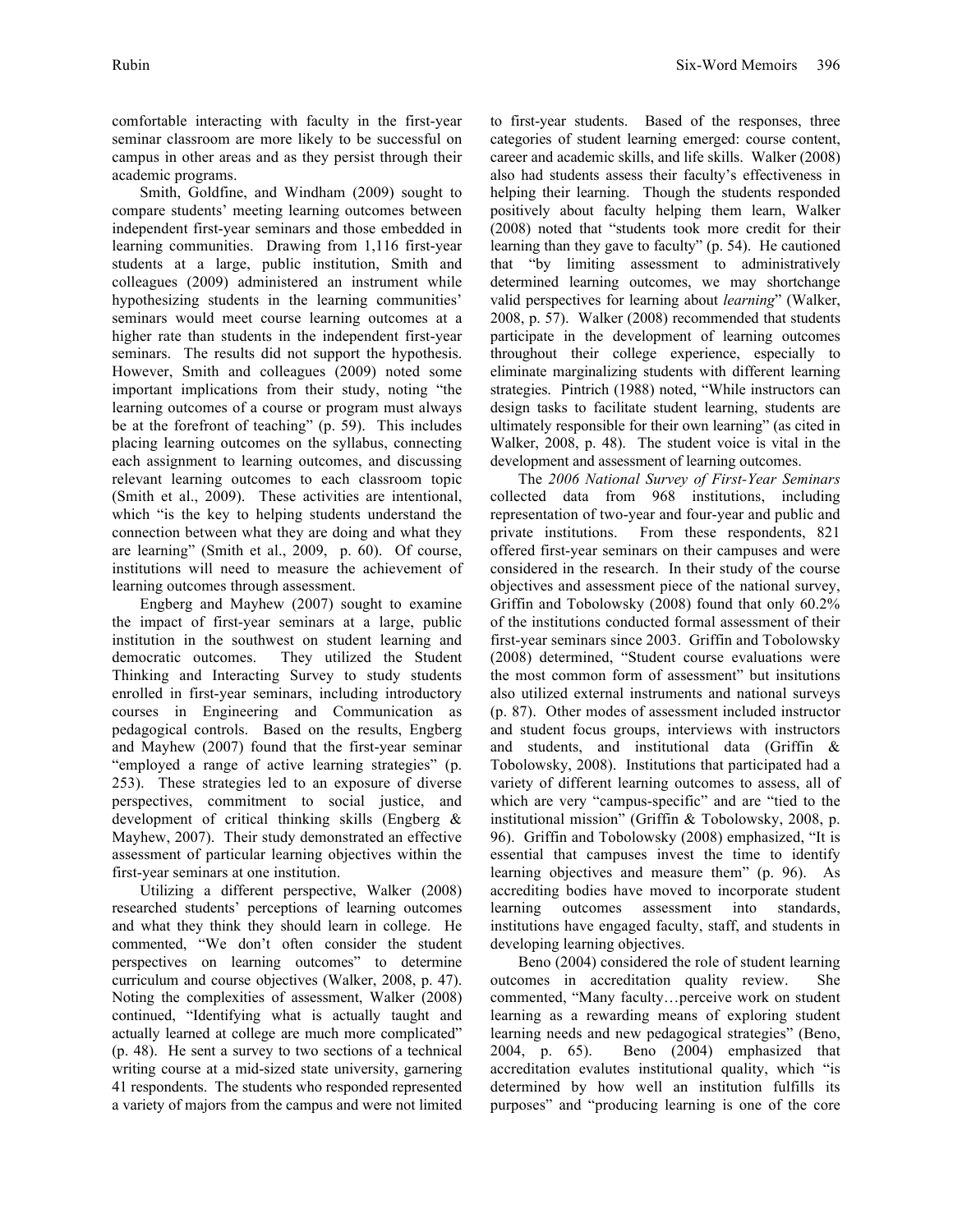purposes of an institution of higher education" (p. 66). The assessment of quality and learning is "in the context of the institution's own mission" (Beno, 2004, p. 66). The questions accreditors have include, "How well are students learning?," and, "How can learning be improved to in turn improve students' lives?" Beno (2004) discussed the shift in evaluating quality from measures of graduation rates and job placement to student learning and success. She explained that student learning outcomes must be appropriate for each course and align with institutional standards. The learning outcomes should be visible on course syllabi and have some way for the institution to measure them. Like Smith and colleagues (2009), Beno (2004) also recommended that learning outcomes be explicit to students via syllabi, course assignments, and classroom topics. Another consideration is for instructors to provide students feedback on their mastery of learning outcomes within the course. All of these suggestions could help improve student learning assessment, learning quality, and preparation for accreditation.

Considering that student learning is a core purpose of higher education, The Higher Learning Commission (2007) offered the following:

A focus on achieved student learning is critical not only to a higher education organization's ability to promote and improve curricular and co-curricular learning experiences and to provide evidence of the quality of educational experiences and programs, but also to fulfill the most basic public expectations and needs of higher education (p. 1).

The Commission focuses on student learning and assessment as a major component to its accreditation process for colleges and universities. The Commission (2007) "makes clear the centrality of learning to effective higher education organizations and extends and deepens its commitment to and expectations for assessment" (p. 1). To provide guidance for its institutions, The Commission (2007) created six fundamental questions about student learning:

- 1. How are your stated student learning outcomes appropriate to your mission, programs, degrees, and students?
- 2. What evidence do you have that students achieve your stated learning outcomes?
- 3. In what ways do you analyze and use evidence of student learning?
- 4. How do you ensure shared responsibility for student learning and for assessment of student learning?
- 5. How do you evaluate and improve the effectiveness of your efforts to assess and improve student learning?

6. In what ways do you inform the public and other stakeholders about what students are learning—and how well? (p. 1)

Clearly, accrediting bodies have spotlighted the importance of student learning outcomes and their assessment on campuses in the United States. Though there are different means of assessment (as shown by Griffin & Tobolowsky, 2008), various modes of assessment are necessary to determine if institutional goals are met.

#### **Theoretical Framework**

The intent of many first-year seminars is to create a learning community. Indeed, the small first-year seminar is a very interactive environment. Through participation in class, the students and instructor create their own community learning environment. How does learning in community happen? Lave and Wenger's (1991) theory of situated learning through the process of legitimate peripheral participation offers valuable insight into learning practices and outcomes. According to Lave and Wenger (1991), "Learners inevitably participate in communities of practitioners" and "the mastery of knowledge and skill requires newcomers to move toward full participation in the sociocultural practices of a community" (p. 29). Legitimate peripheral participation is described as a social process that involves "the learning of knowledgeable skills" (Lave & Wenger, 1991, p. 29). The authors emphasized, "It is an analytical viewpoint on learning, a way of understanding learning" (Lave & Wenger, 1991, p. 40). This experience occurs "no matter which educational form provides a context for learning, or whether there is any intentional education form at all" (Lave & Wenger, 1991, p. 40). The experience of students in the first-year experience classroom may enhance learning through participation in the social community developed by the seminar environment.

The seminar environment is designed to create intentional participation. While social learning happens with or without formally organized communities, the specific of the first-year seminar's design could be called a community of practice (Lave & Wenger, 1991). Lave and Wenger (1991) defined a community of practice as "a set of relations among persons activity, and world, over time and in relation with other tangential and overlapping communities of practice" (p. 98). These sets of relations and overlapping experiences occur over the course of the semester in class. For example, in the classroom, if students form ad hoc groups based on results of a learning test to work on a class activity, they participate in a learning process. According to Lave and Wenger (1991), "Activities, tasks, functions, and understandings do not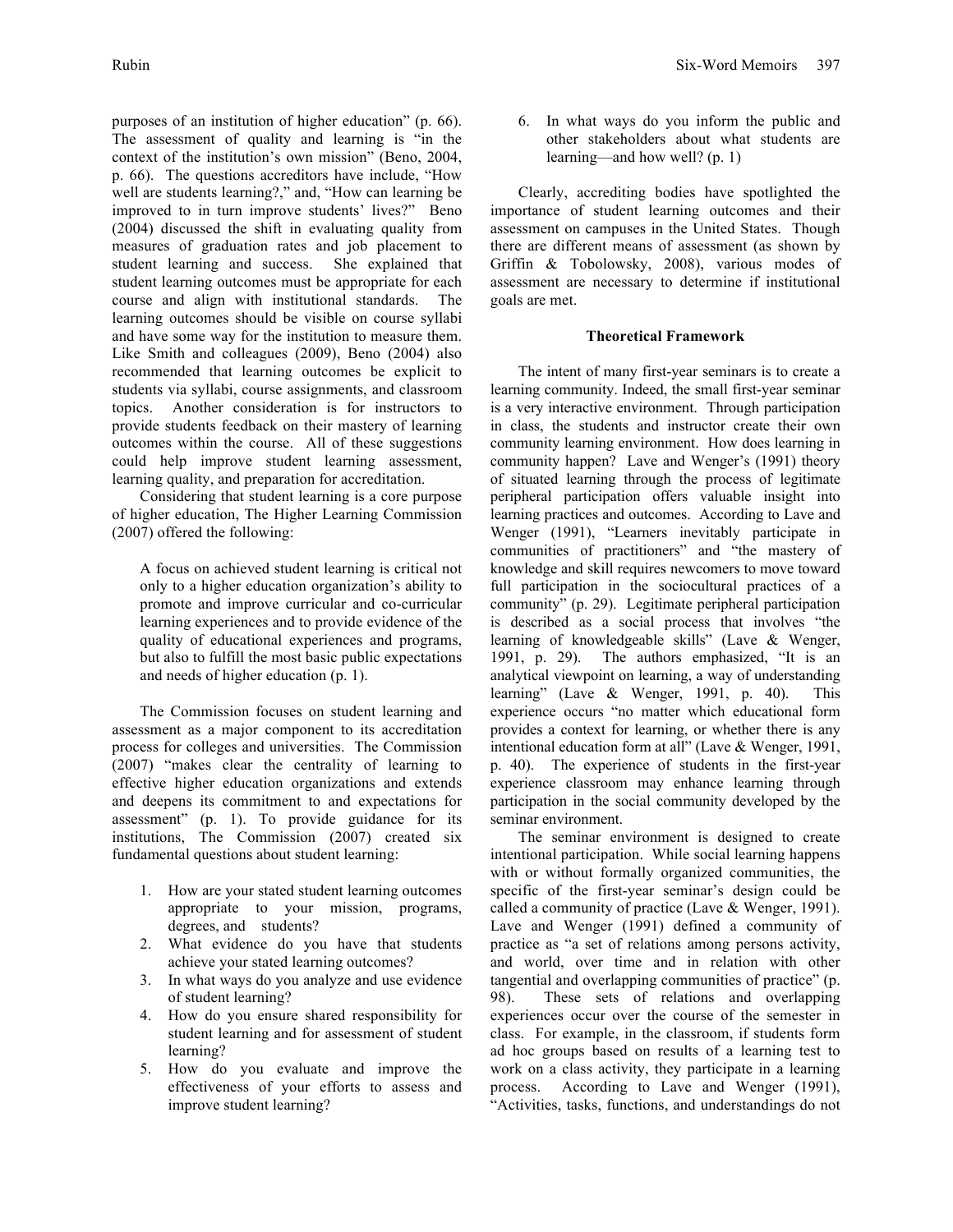exist in isolation; they are part of a broader system of relations in which they have meaning. These systems of relations arise out of and are produced and developed within social commnities" (p. 53).

This social process takes place through neogtiation of meaning, and "communities of practice are the prime context in which we can work out common sense through mutual engagement" (Wenger, 1998, p. 47). When diverse students come together in a seminar environment to learn, learning as a social process takes place. In this first-year experience course, the instructor facilitated engagement through involving students in each class session to discuss readings and topics. When discussing certain topics, students with experience in activities such as budgeting and interviewing were asked to share with the class advice and stories. Wenger (1998) explained, "We all have our own theories and ways of understanding the world, and communities of practice are places where we develop, negotiate, and share them" (p. 48). As students increased their participation and involvement in the seminar, they had the ability to enhance the social process for all participants. Besides shaping one's own experience, a participant's ability "to shape the practice of our communities is an important aspect of our experience of participant" (Wenger, 1998, p. 57). However, Wenger (1998) noted that "it is not necessary that all participants interact intensely with everyone else or know each other very well" (p. 126). That means that even if the class only meets once a week, students can have an impact on each other's learning through the community of practice that forms within the seminar.

According to Lave and Wenger (1991), there is a difference between a teaching curriculum (intended practices and outcomes designed by instructor) and a learning curriculum (actual practices and outcomes that emerge through participation). The structure of a teaching curriculum limits learning, and meaning-making is influenced by the instructor. In contrast, a learning curriculum incorporates the perspectives of the learners into the learning process as situated in the community of learners. Under the assumption that learners in the community "have different interests, make diverse contributions to activity, and hold varied viewpoints," participants engage in learning activities at different levels, thus involving all students in the legitimate peripheral participation of the social environment (Lave & Wenger, 1991, p. 98). The learning curriculum "consists of situated opportunities" that include what Lave and Wenger (1991) call "exemplars" or goals, essentially learning outcomes. Students' memoirs surface this learning, and can reveal how the social practices of the community support intended and/or unintended outcomes.

# **Research Question**

The purpose of this study was to explore students' achievement of learning outcomes in a required firstyear course. The research question is, "Do students' six-word memoirs reflect the syllabus course and institutional learning outcomes?" Essentially, the study aimed to determine if students share via six-word memoirs that what they learned is reflective of stated course and institutional learning outcomes and objectives on the course syllabus.

## **Method**

Participants in the study were students enrolled in a first-year experience course at a small, public baccalaureate institution in the southwestern United States. On the first class day of the course, students reviewed the syllabus with the instructor, which had both course and institutional learning outcomes on it. The outcomes were tied to specific assignments or quizzes. The course was a hybrid course, and its online component also linked the course learning outcomes to sepcific assignments. The following list includes all course learning outcomes:

- Identify learning styles and how to use them to be successful in different types of college course settings
- Develop study and time management skills
- Understand how to manage personal finances
- Develop a matriculation plan for your college career
- Create and update a professional resume and cover letter, and know how to use these documents in the job search process
- Develop and articulate educational and career goals
- Develop the skills to network, search for jobs, and interview
- Learn the value of diversity in the campus community and workplace

In tandem with these course learning outcomes, the institutional outcomes on the syllabus included: (1) Develop communication abilities; (2) Develop critical thinking abilities; and (3) Develop effective citizenship. Each institutional objective had specific skills and knowledge expected, course learning outcomes associated with it, and specific assignments and exams related to it. A total of 551 data points were collected from nine sections of the course from 2011-2013. The class size was approximately 30 students per section. The instructor, who is also the author of this article, collected voluntary submissions of six-word memoirs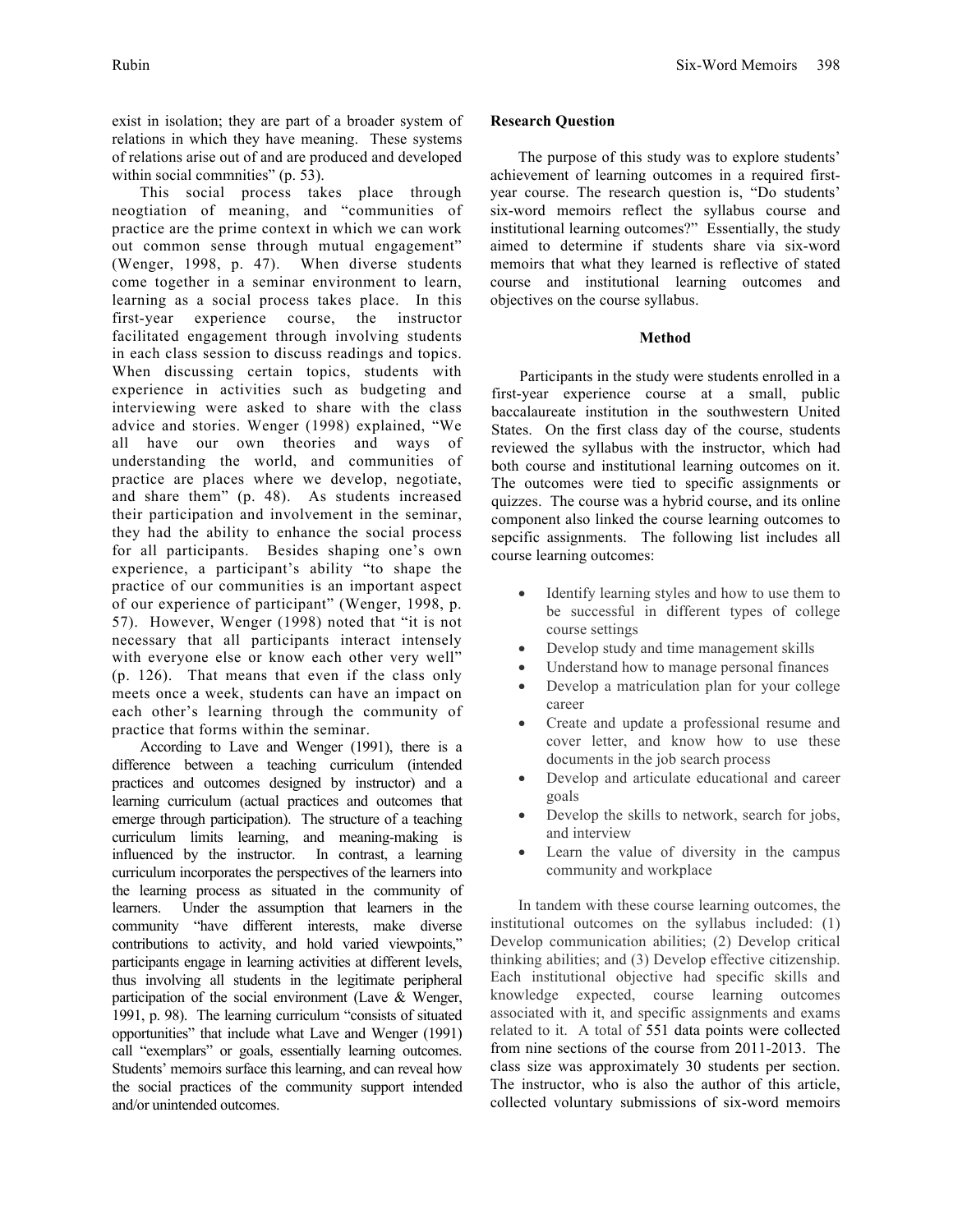about what they learned in the course from students on the last night of the first-year seminar.

## **Six-Word Memoirs**

Six-word memoirs were not a method used in prior research of assessing student learning outcomes. They have been employed in assessing students' learning of library knowledge in a college library skills course (Miller, 2011). Six-word memoirs and their usage were first developed and implemented by *SMITH Magazine*. Fershleiser and Smith (2008, 2009a, 2009b, 2010) edited four collections of six-word memoirs after featuring calls for them from readers in the digital magazine. They introduced the following:

Legend has it that Ernest Hemingway was once challenged to write a story in six words. Papa came back swinging with, "For sale: baby shoes, never worn." Some say he called it his best work. Others dismiss the anecdote as a literary folktale. Either way, the six-word story was born, and it's been popping around the writing world for years. (Fershleiser & Smith, 2008, p. v)

As the magazine took off in 2006, the six-word memoirs did too, and before the first edited book was published in 2008, Fershleiser and Smith (2008, 2010) discovered that teachers assigned six-word memoirs to their students, from kindergarten through graduate school. Considering the successful use of six-word memoirs to assess students' learning in the library course, the researcher decided to employ six-word memoirs as the tool to evaluate student learning in the first-year experience course (Miller, 2011).

# **Data Collection**

On the last night of the first-year experience course, the instructor offered the six-word memoir submission as a voluntary extra credit assignment. Students were given examples from the library course research. The instructor also explained the purpose of the research project and handed out an informed consent form addressing the purpose of the research. Students who agreed to submit research did so voluntarily. Some students did submit the extra credit but elected not to participate in the research. The instructor then typed the submissions that were tied to agreeing to participate on the informed consent form, removed identifiers to the course, and never included students' identifying information. The submissions from the nine classes were put on one protected spreadsheet of data without any course identifiers whatsoever and amounted to 551 unique six-word memoirs.

## **Data Analysis**

The researcher utilized content analysis to explore the content of the six-word memoirs without referring back to the learning outcomes to avoid bias and being influenced by them. The researcher utilized NVivo software and employed emergent (or inductive) coding, where "categories are established following some preliminary examination of the data" (Stemler, 2001, para. 12). Emergent coding allowed the researcher to create codes (also called nodes) based on the data rather than based on the established learning outcomes, called a priori coding (Stemler, 2001). According to Bryant and Charmaz (2007), this process is part of substantive coding, where "the researcher works with the data directly, fracturing and analyzing it…through open coding for the emergence of a core category and related concepts" (p. 265). This type of coding is also called focused coding, in which the researcher "searches for the most frequent or significant codes to develop categories" most prevalent from the data (Saldaña, 2013, p. 213). The 551 six-word memoirs were coded, resulting in the creation of nine nodes, which are "'containers' for coding in NVivo software that reference the data in that category" (Bazeley & Richards, 2000, p. 24) from 627 words, phrases, or entire six-word memoirs. These nodes encompass the responses of students to what they learned in the firstyear seminar course through six-word memoirs. A word frequency of the six-word memoirs was conducted for triangulation, which Denzin explained as "the combination of methodologies in the study of the same phenomenon" (as cited in Jick, 1979, p. 602) to see if any patterns of words emerged from the data. The most common word stem in the data was "learning," followed by "class," "resume," and "interview." "Learning" and "class" had significantly more mentions in the students' six-word memoirs than any other root word. The students were asked to write about anything they learned in the course, so these words could be influenced by the assignment.

## **Results and Discussion**

The research question asked, "Do students' sixword memoirs reflect the syllabus course and institutional learning outcomes?" Considering the course and institutional learning outcomes from the syllabus, the researcher analyzed the data and compared the results to these outcomes. From the content analysis, nine rich emergent codes included: campus resources, career documents, financial aid/money management, learn from each other, perception of course or instructor, prepare for future, self-discovery, skills, and success. No six-word memoirs or nodes directly addressed the diversity learning outcome in the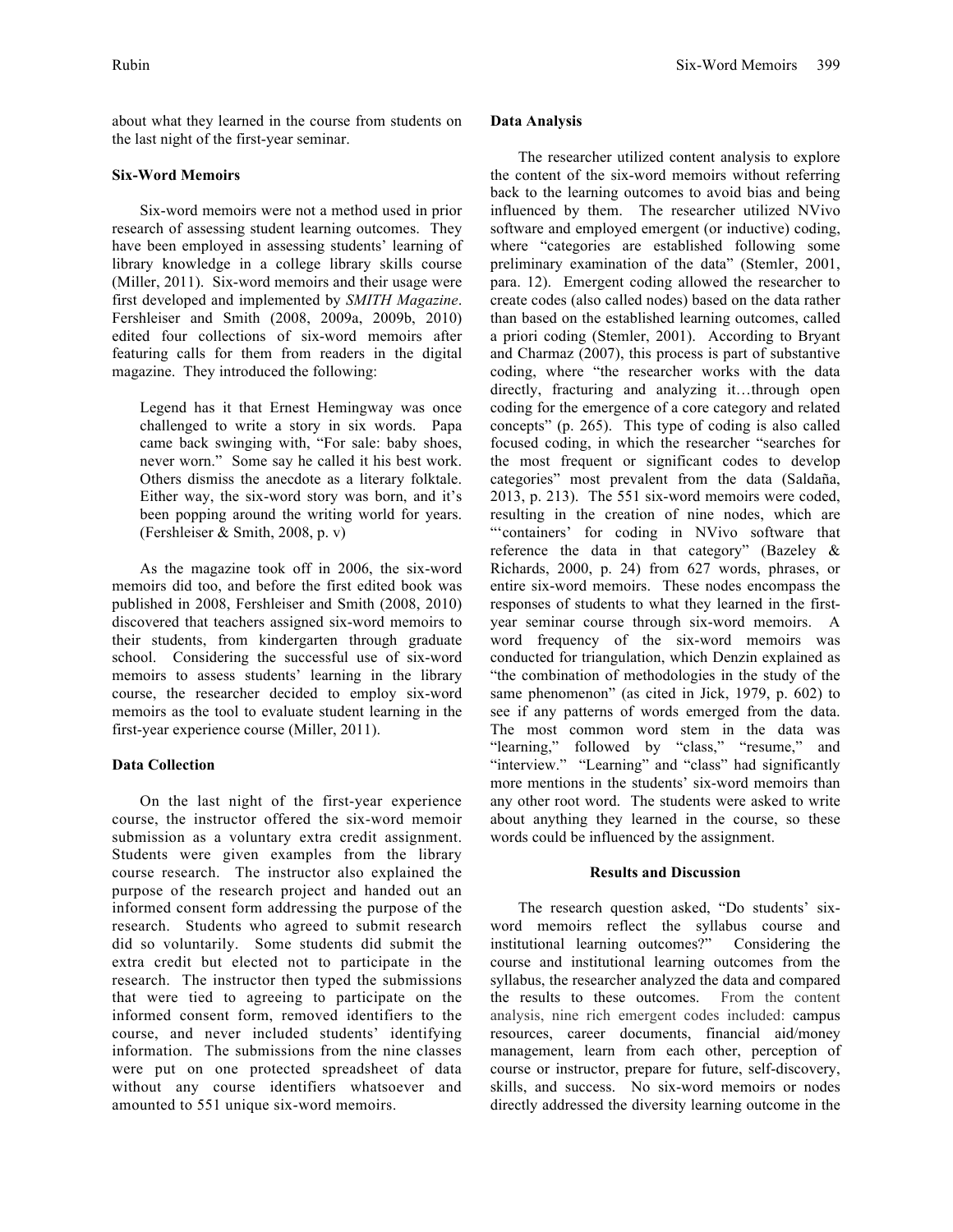#### **Campus Resources**

submitted six-word memoirs.

The campus resources node encompassed what students learned about resources to help them. Examples of six-word memoirs in this node are "Found useful library resources and help," "Guest speakers are really informative tools," and "Utilize academic advisors to graduate quickly." Campus resources enable students to develop these skills with appropriate tools and assistance. This node included six-word memoirs like "Found useful library resources and help" and, "Utilize academic advisors to graduate quickly." Once students become aware of resources and people on campus that impact other learning outcomes, then they may achieve progress towards graduation (prepare for future node, develop a matriculation plan learning outcome) or other learning outcomes.

## **Career Documents**

All memoirs in the career documents node referred to resumes, cover letters, or follow-up letters, such as, "Learned to write my resume properly," and, "Thank you letter goes long way." Other examples include, "My resume sucked until this course," and, "Cover letters can set you apart." This node directly relates to the course learning outcome to create a professional resume and cover letter and learn how to use the documents in the job search process.

#### **Financial Aid/Money Management**

For the node of financial aid/money management, examples of six-word memoirs are "Never own too many credit cards," "Teaches how to save money now," and "Learning about school debt is eye-opening!" All of these memoirs are creative yet concise ways to express knowledge in the classroom. The financial aid/money management node included content from 30 six-word memoirs. "Learned how to manage money functionally," and, "Taught me how to budget finances," are examples of six-word memoirs in this category that directly relate to the syllabus learning outcome of understanding how to manage personal finances.

#### **Learn from Each Other**

In the learn from each other node, students shared six-word memoirs like "Loved to hear other people's stories," "Class is engaging, just like family," and, "Enjoyed hearing every student's own experience." This six-word memoir provides the direct connection between the learners and the social environment of the seminar. Students listening to each other's experiences and interpretations of course content experienced legitimate peripheral participation. A number of students shared the experience and enjoyment of learning from each other or of the course being like a family. The seminar environment did allow for participation from all students, including a lot of interaction and discussion during classroom activities. Through the lens of situated learning and legitimate peripheral participation, this node demonstrates that students in this first-year experience course learned from classmates and were influenced by what they shared during classroom learning. This occurred through the community of practice and the negotiation of meaning through the information and ideas shared by classmates.

## **Perception of Course or Instructor**

One of the three largest nodes is perception of course or instructor. Examples of this node include "Got great feedback from the teacher," "My teacher is knowledgeable and professional," "Great class to begin college career," "Impressed how fun this class was," "Gave me faith in school again," "Pleasantly surprised with the knowledge learned," and, "This class prepared me for college!" The six-word memoirs did provide great feedback about the course and instructor experience in addition to teaching evaluations. The majority of the six-word memoirs within this node reflected positive or constructive comments about the first-year seminar itself, including content, timing, design, and assignments. An example was "Fun informative class about life skills." Other six-word memoirs in this node provided feedback about the instructor (e.g., "Loved your passion for this class"). The students were asked to write about anything they learned in the course, so it is interesting that students learned about the course structure and instructor's influence, part of the situated learning experience explored by Lave and Wenger (1991).

Students also provided a critical view of the course and instructor through the six-word memoirs. Examples include, "Class was fun, but more interaction," "Class needs to be more interesting," and, "My head hurts after this class." Sometimes, students had negative perceptions after learning the course topics. Examples of these include, "Class made me scared to graduate," "I am not getting this class," and, "I am dreading ever being interviewed." Each student experiences learning from course materials and instructors differently, so it is important for instructors to understand if students are struggling or if teaching styles are not successful. In this course, the instructor designed the class to reach students based on learning styles and multiple intelligences quizzes taken on the first day of class, but that does not result in every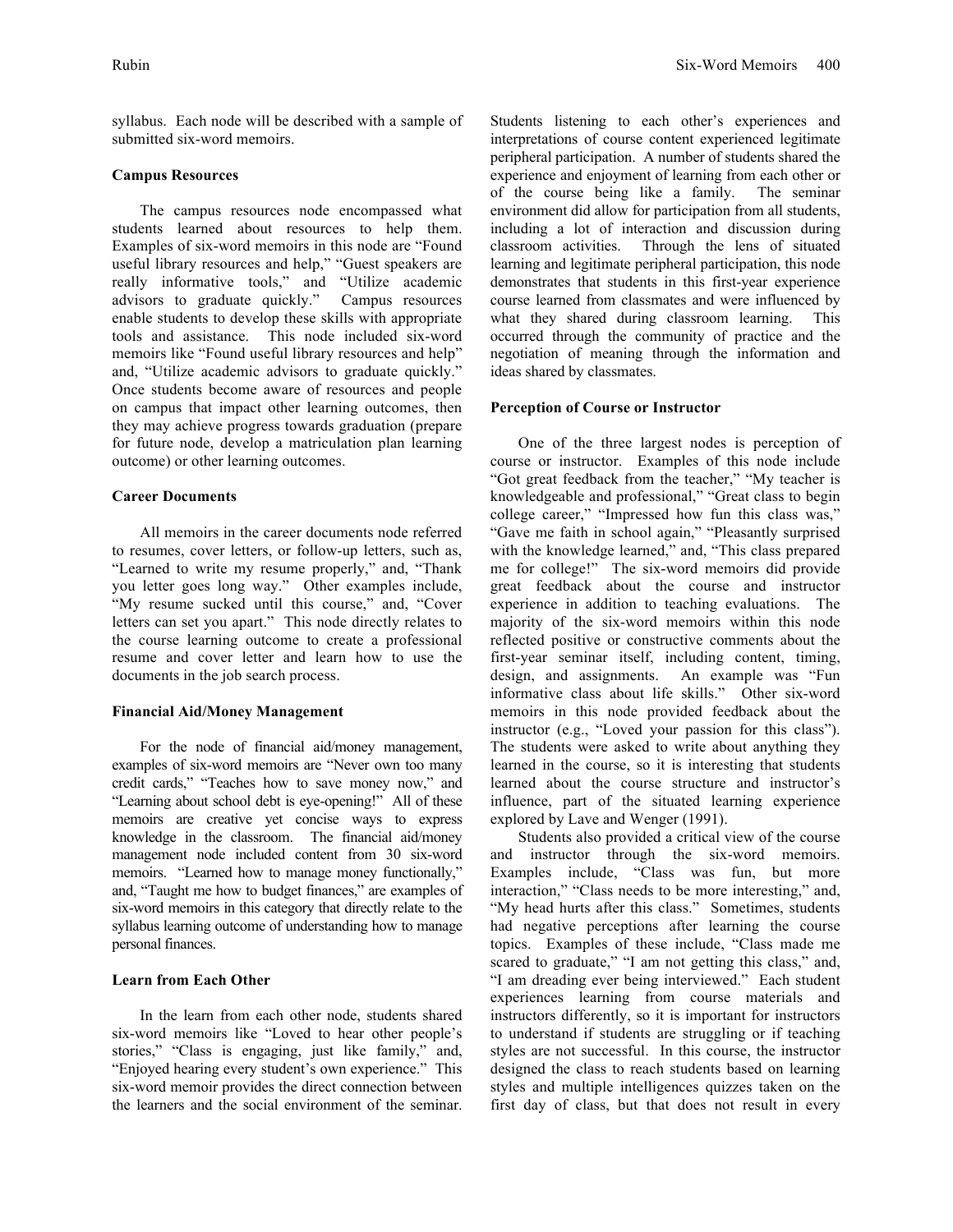student having a successful learning experience or enjoying the class or instructor.

#### **Prepare for Future**

In the prepare for future node, students wrote sixword memoirs like, "Made me eager to career search," "Goals are very important in life," "Learned the classes left to graduate," "This class gave me more ambition," "My future is more clear today," and, "My unknown journey has a direction." Besides feeling more prepared for college, many students learned a lot about themselves throughout their experience in the first-year seminar. The prepare for future node relates directly to the development of a matriculation plan. The learning outcome of developing career and educational goals is related to both preparing for the future and selfdiscovery. An example of a six-word memoirs in the prepare for future node was "Matriculation project was a look forward." Developing educational and career goals certainly is related to preparing for the future, yet a lot of students in first-year seminars are discovering not only their educational and career direction, but often their identity also.

## **Self-Discovery**

The self-discovery node showcased different experiences of students' personal development or understanding of self, learned through the course. These six-word memoirs include, "Identified my top values and priorities," "Take credit for your great work," "Felt more confidence with each assignment," "Life needs balance for full potential," "I was a very quiet student," "I never knew that before today," "I learned what my weaknesses are," and, "Have never valued education so much." Other rich examples of self-discovery include, "I learned about my personal values," "The importance of having an education," "Learned that my knowledge has value," "I got to know myself better," and "I feel I finally found myself." There are many more instances of different self-discovery experiences shared through the students' six-word memoirs. Many of these do relate to the development of career and educational goals, but other self-discovery content connected with the institutional learning outcome, Develop effective citizenship, listed above.

# **Skills**

The largest node, skills, encompasses many of the skills-related syllabus learning outcomes: learning styles, time management, study techniques, and career skills like job searching and interviewing. Some examples are, "Gave me tools to assist me," "Had fun discovering different career options," "Found out how to conduct research," "Make sure to use action verbs,"

and, "Happiness is keeping a detailed schedule." Students demonstrated knowledge of career development, time management, library usage, and many other skills relevant to academic and life success. Additional six-word memoirs coded in the skills nodes were "My learning style is auditory learner," "I learned about time management here," "Learned more strategies for my studying," "I learned interview do's and don'ts," and "Networking helps find future job possibilities." The institutional learning outcomes of develop communication abilities and critical thinking abilities also fall under the skills node. Six-word memoirs in the skills category related to these outcomes include, "Communication is the key to success," "This class helped me with shyness," and, "This class made me think more!"

#### **Success**

Success is the last node emergent from the data. Some six-word memoirs in this node are "Education is the foundation of success," "My success is measured by me," and "Finally feel on track, let's roll!" The success node and its content do not directly tie to any of the course or institutional learning outcomes on the syllabus. Though many of the six-word memoirs of this node may overlap with some of the other nodes or learning outcomes, the content may be more general to students' feelings at the end of the course. An example of a six-word memoir in the success module was, "College success = living the good life." Readers may assume this relates to a matriculation plan or a benefit that will lead to a career, but this also could be related to developing good citizens for society. However, no direct connection can be made between the success node and its memoirs within it.

#### **Limitations**

This study had a few limitations. The researcher was the sole coder of the data, thus there is no measure of interrater or intracoder reliability. However, the exercise enabled the instructor of these courses to determine what was learned by students, which was a helpful reflective exercise for teaching and learning. Though the researcher did not refer to the learning outcomes before coding the data, she did place them on the syllabus and incorporate them in the classroom, so it is possible that the outcomes influenced her. However, the data were collected from 2011-2013, the researcher last taught the course in the Spring of 2014, and the data was not coded until the Fall of 2014, so there was a considerable time gap from the influence of the syllabus learning outcomes on the coding process.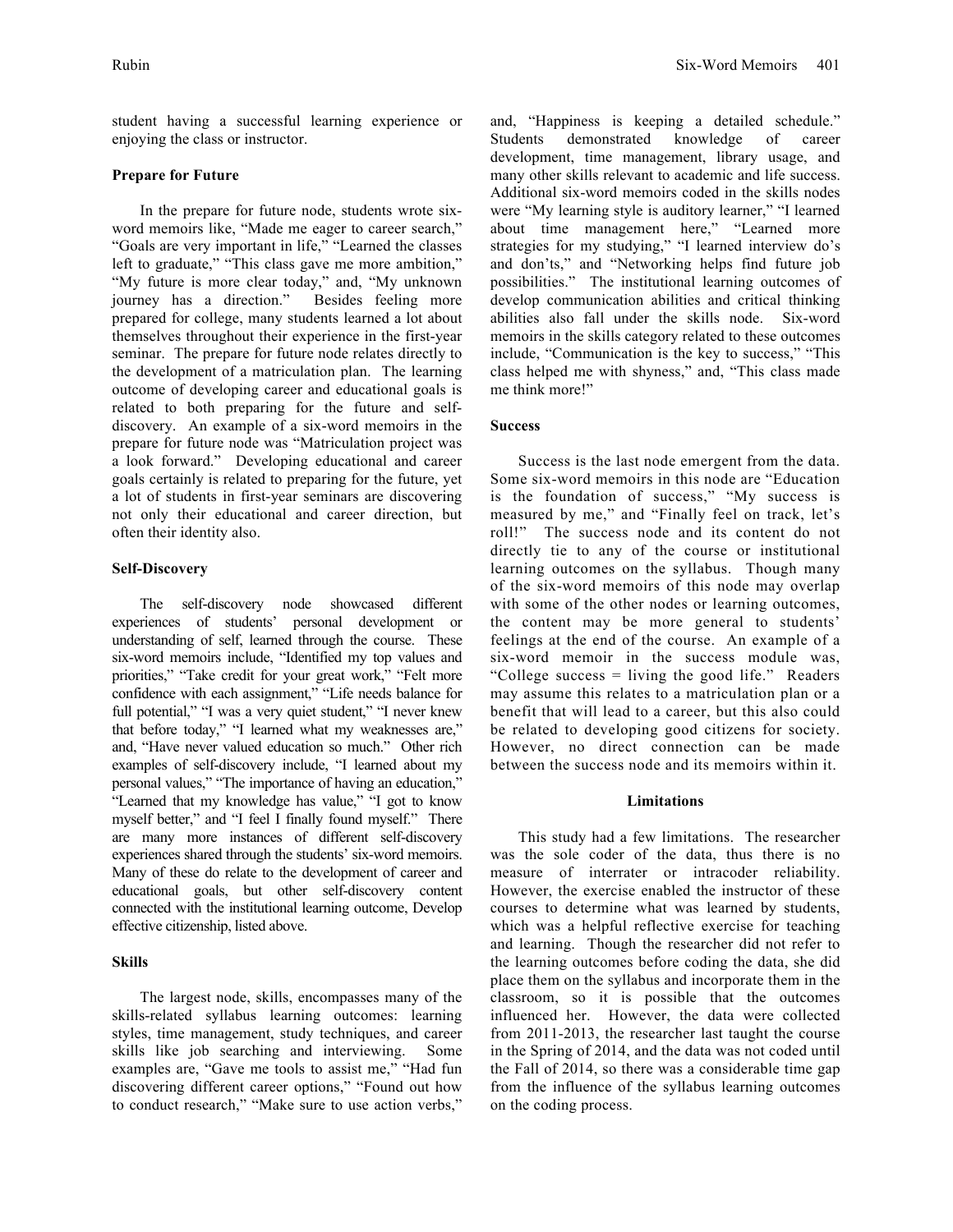## **Conclusion**

Much can be learned from students' six-word memoirs about their learning experiences in the firstyear seminar. This provided a creative outlet for students to express what they learned in the course. This prompt, given to students as the last activity in the course in each section, allowed for students to share any area of learning impact throughout the first-year experience course. Nine rich categories emerged from the content analysis of the six-word memoirs data set. Six of these nine categories directly connected to the course and institutional learning outcomes stated on the syllabus provided to students at the beginning of the first-year seminar: career documents, financial aid/money management, learning from each other, preparation for future, self-discovery, and skills. The other nodes, perception of course or instructor, campus resources and success, are relevant in terms of overlap and influence on student learning, though they do not directly correspond to a particular learning outcomes on the syllabus. The perception of course or instructor also indicates that this is an alternative way for students to evaluate the course and instructor in addition to assessing learning outcomes.

Based on the results of this study, there is a significant connection between the student learning outcomes on the syllabus and what students learned in the classroom. Smith and colleagues (2009) had emphasized the importance of a connection between what students are doing and learning. Through the sixword memoirs, students in these first-year seminars expressed learning a variety of concepts in the course related to stated learning outcomes for the course and the institution. Lave and Wenger (1991) explained in situated learning theory that students have different perspectives in the learning environment and that learning is an improvised practice. Though students contribute to class and learn differently from each other, students in this first-year experience course over time connected to a variety of stated learning outcomes. This could be attributed to starting the course with stated exemplars and the process of legitimate peripheral participation in a community of practice. This was one way to measure if the student learning outcomes were aligned with activities in the classroom and institutional standards for accreditation (Beno, 2004). Lave and Wenger (1991) noted that the learning curriculum is developed through the learners' experiences in the situated learning opportunities in the classroom environment, whereas a teaching curriculum is heavily influenced by structure and the instructor. The first-year seminar provides an environment ripe for students to experience legitimate peripheral participation through situated learning utilizing the exemplars (expressed learning outcomes) for the course

(Lave & Wenger, 1991). Setting clear learning outcomes in the syllabus and sharing them with the class at the beginning may benefit student learning throughout the first-year course. This provides institutions strong opportunities to assess student learning outcomes achievement using a variety of techniques with suggested guidelines by The Higher Learning Commission (2007) and other accrediting agencies.

## **Implications**

The first-year seminar provides an environment that fosters situated learning and legitimate peripheral participation by the students in the classroom. Though the instructor and institution set learning outcomes that were written in the syllabus, the outcomes did not necessarily create a structure that controlled classroom learning. Rather, through the seminar environment and student involvement, learning outcomes were achieved through the learning curriculum that the students experienced. This result is significant as the accreditation community aims to incorporate and emphasize student learning outcomes as a measure of quality. Because the first-year seminar serves a specific purpose in a general education curriculum whether required or not, its classroom environment should engage students through discussion and learning from each other. In a way, the instructor becomes a facilitator who allows students to learn from each other or challenge each other to participate more in classroom activities.

Six-word memoirs were a creative tool to explore miniature anecdotes of what students learned in the firstyear experience course, but there are many ways to assess student learning. In this study, six-word memoirs provided a new way to assess student learning and relate it to learning outcomes stated in the syllabus. Carefully designing learning outcomes (both for courses and institution-wide) is important to prepare for accreditation and the standards of teaching and learning. Once learning outcomes are established, assessing student learning can be explored both through emergent and a priori means, or via quantitative measures, which are ideas for future research. Also, employing multiple coders for the data, especially those who did not instruct the courses, could determine different angles in exploring the data. In this study, the first-year seminar provided an arena that allowed for students to engage in legitimate peripheral participation, therefore directly achieving learning outcomes and learning about other areas important to the college experience: campus resources and success. The pinnacle of this research is the convergence of exploring educational quality (via accreditation), assessing student learning (outcomes), and the importance of the first-year seminar. All of these